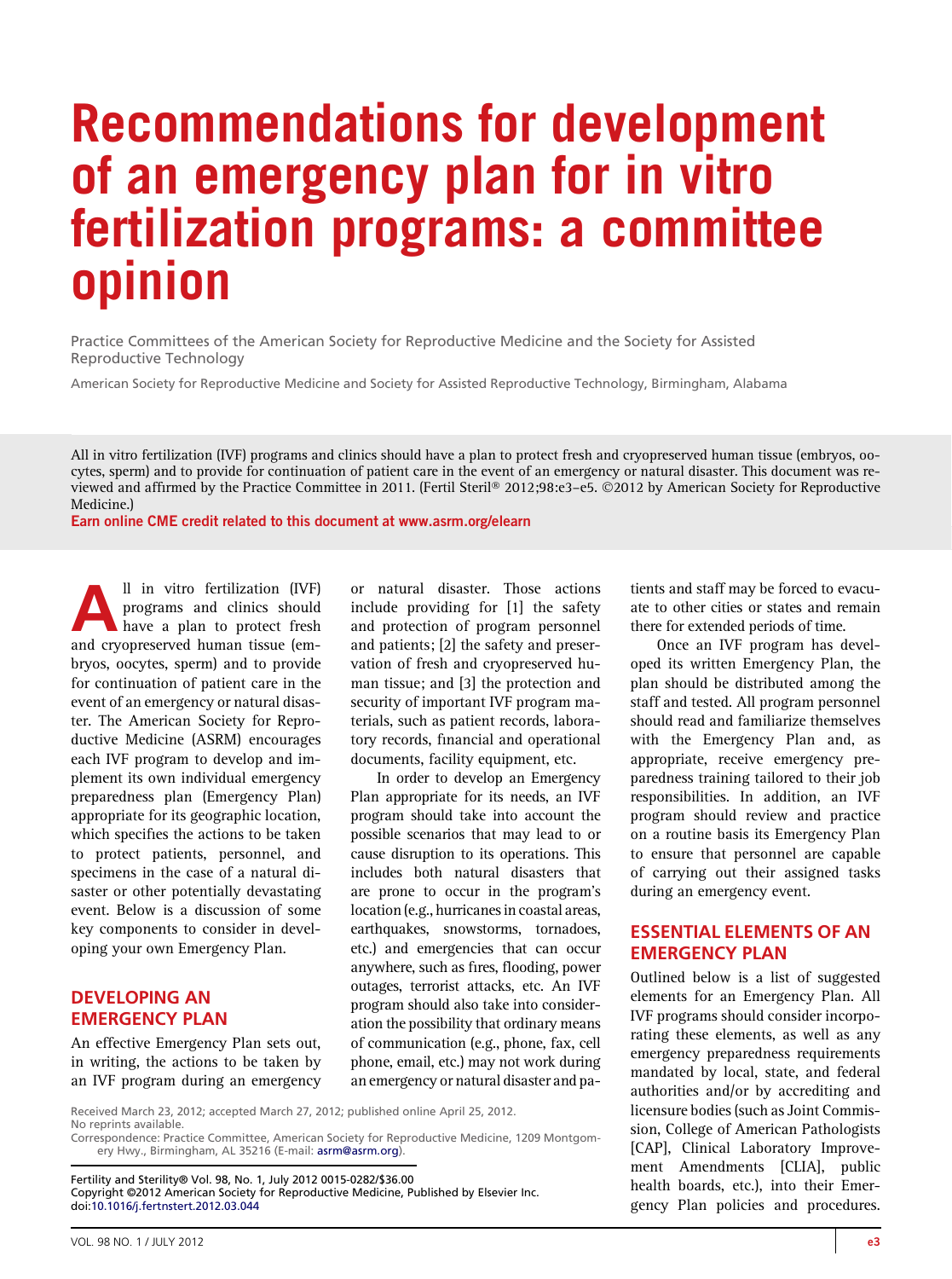As with any planning protocols, the following recommendations are intended to provide IVF programs with some forethought about what to do in the event of an emergency.

### Safety of Clinic Personnel and Patients

- I. The safety and security of persons working in the clinic and patients who may be in the clinic at the time of the emergency or disaster are of primary concern. An Emergency Plan should include provisions for the safe evacuation from the clinic premises.
- II. Clinic personnel should have knowledge of the Emergency Plan and understand their responsibilities in the event of an emergency or natural disaster.
- III. Clinic personnel should know whom they are to contact during and following an emergency in order to report their status (i.e., their safety, contact number, their whereabouts, their ability to return to work, etc.). Such contact should be made by clinic personnel as soon as possible after reaching a place of safety.

## Cryopreserved Oocytes, Sperm, and Embryos

- I. Reasonable efforts should be made to maintain a stable cryoenvironment of the cryopreserved embryos and other human tissue.
- II. A set of duplicate records identifying ownership of the tissue should be kept at a site separate from the location where the liquid nitrogen tanks are housed. While attempts should be made to keep duplicate records at a remote location or secure web server, it is understood that in the event of a catastrophic disaster, there may be no alternative location available.
- III. When there is sufficient prior warning of an emergency situation (e.g., approaching hurricane, rising flood waters, severe snowstorm, etc.) liquid nitrogen tanks should be topped off and moved, if necessary, to an alternative location.
- IV. When cryopreserved tissues are moved to a location that they do not ordinarily occupy, an attempt should be made to notify appropriate personnel that the tissue has been moved. If time permits, the new location should be secured and the tanks marked appropriately so that they can be easily identified by nonmedical personnel (fire, police, etc.).
- V. When feasible, police and other institutional and/or municipal authorities should be notified that human tissue is stored at the clinic site and may need to be moved to safety in case of an emergency or natural disaster. The location to which liquid nitrogen tanks are to be moved should be determined for different types of disasters. A sign should be posted in the current tissue storage area specifying the location to which tanks are to be moved, the persons who are to be notified about the move, and the location of the duplicate identification records.
- VI. Following the emergency, and if safe to do so, efforts should be made to refill nitrogen tanks and maintain the environment of their contents. It is recognized that

in some circumstances, obtaining a source of liquid nitrogen for this purpose may not be possible.

- VII. Reasonable efforts should be made to notify patients regarding the location and status of their cryopreserved tissue in as timely a manner as possible. If the tissue has been compromised or destroyed, this information should be communicated to the patient and documented in the medical record. Efforts to contact patients and the results of this communication should be documented in each individual patient's medical record.
- VIII. Informed consent prior to the cryopreservation of patients' gametes/tissue should include a statement that the clinic will make efforts to maintain the environment of the tissue but cannot be held responsible for the loss of viability due to natural disasters or other emergencies beyond the control of the clinic. Patients should be made aware that their tissue may be moved to an alternate location in an emergency situation.

## Continuation of Treatment

- I. The most prudent course of action in the event of a disaster may be to discontinue treatment that cycle. If the patient wishes to continue treatment, and the treating facility is not able to safely do so, patients can be given the option of completing their IVF or intrauterine insemination cycle at another center. Patients may be either directed to a specific facility or instructed to locate a clinic in the area to which they have relocated. They may also contact the Society for Assisted Reproductive Technology (SART) at <http://www.sart.org> or by telephone at 205-978-5000 ext. 109.
- II. If the emergency situation arises and if time permits subsequent to the oocyte retrieval and prior to the embryo transfer, options regarding transferring embryos; cryopreservation of oocytes, zygotes, or embryos; or abandoning the cycle altogether should be discussed with the patient and her partner. Depending on the nature of the disaster, not all options may be feasible.
- III. Patients should be instructed to carry all necessary medical supplies and copies of their cycle and clinic records with them if they evacuate to safety, since in an emergency it may not be possible to obtain this information from their original clinic.
- IV. Reporting of the cycle should be done according to SART guidelines. The practice that agrees to accept the patient in the middle of the cycle (prior to oocyte retrieval) must report that cycle as its own. In this situation, the requirement for prospective reporting will not be enforced.

### Clinic and Patient Records

- I. Clinic and patients' records should be copied periodically and kept in a secure (preferably remote), predetermined location.
- II. Laboratory log books and records should be duplicated at appropriate intervals and the duplicates kept in a secure (preferably remote), predetermined location.